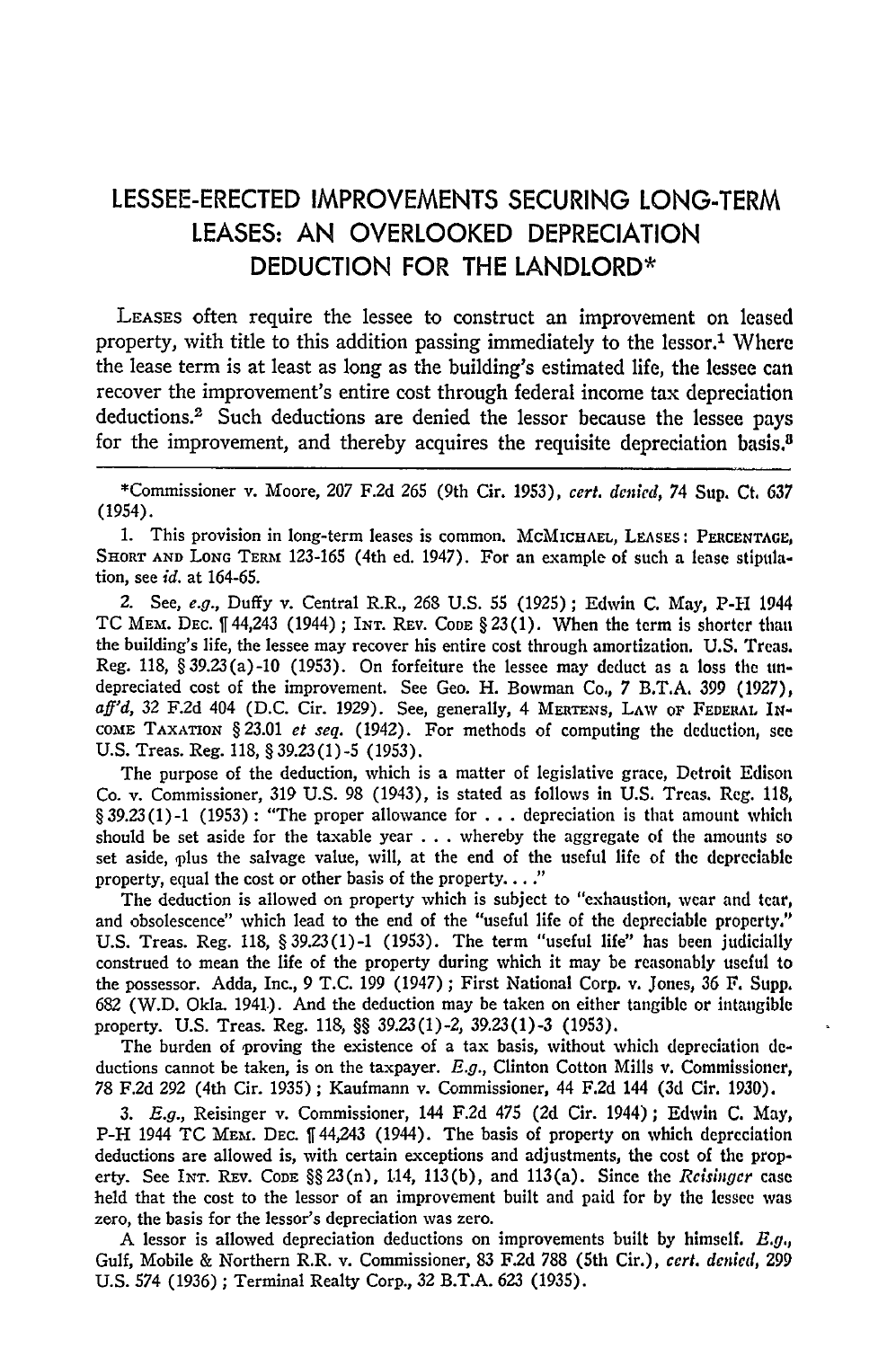#### NOTES

However, the Tax Court has held that the lessor's successor **by** inheritance also has such a basis, and therefore may depreciate a lessee-erected improvement.4 That basis is the fair market value of his inherited interest in the improvement.5 The Tax Court has established this value as that **of** the improvement itself, ignoring the reduction in value of the heir's interest due to the long-term lease's grant of sole possessory rights to the lessee.<sup>6</sup> Recent judicial recognition of this value diminution due to a long-term lease,7 **while**

4. Charles Bertram Currier, 7 T.C. 980 (1946), *acq.*, 1947-1 CUM. BULL. 2, non*acq.,* 1950-2 Cumi. **BLL** 5. J. Charles Pearson, Jr., 13 **T.C. 851** (1949), *rezd on other !7rouuds,* 188 F2d 72 (5th Cir.). *crt. denied,* 342 **U.S. 861 (1951).** Mary Young Moore, **15 T.C. 906, (1950),** *rev'd, 207* **F.2d** *265* 9th Cir. **1953).** See Notes, 37 Co:a . L.Q. **323 (1952); 3 UTAH** L. Rrv. **130 (1952).**

**5.** IxT. **REV.** Cona § **113(a)** (5). Related **Code** provisions make the fair market value of the property at the time of the heir's acquisition his basis for its depreciation. Ixr. Rev. Code §§ 23(1), 23(n), 114, 113(b), and 113(a). See also U.S. Treas. Reg. 118, § 39.23(1) -4 (1953). Because of INT. REV. Come § 113(a) (5), total depreciation deductions on a single piece of property may far excced its original cost. **If** price levels have risen **by** the time of inheritance, the fair market basis of the property will usually **be** more than the cost of the building still not recovered through depreciation. And if the original owner has over-deducted for depreciation, the same result will follow. Conversely, the original cost of the property may never be recovered if price levels have fallen or the original owner has under-deducted. There is some pressure on aged owners of property to deduct more each year for depreciation than realities warrant in order to recover as much of their basis as possible before death. Therefore, excessive depreciation is more probable than inadequate depreciation. INT. REV. Cone § 113(a) (5) has been criticized for bringing about such consequences. See Tannenbaum, *Basis of Property Transmitted at Death-Need* for *Revision*, 3 TAX L. REV. 166 (1948) and sources cited therein.

**6.** See cases cited in note 4 *supra .* but *see* Charles Bertram Currier, **7 T.C. 9.0** (1946) (dissenting opinion); **J.** Charles Pearson, Jr., **13 T.C. 851** (1949) (dissenting opinion). See also First National Bank of Kansas City v. **Nee, 85** F. Supp. 842 **(W.D.** Mo. 1949), where the effect of the long-term lease **was** considered irrelevant, since, under state law, title to the improvement did not vest in the lessor until a lessee breach. This fact is usually immaterial, however, since depreciation allowances do not depend on legal title. Helvering v. F. & R. Lazarus & Co., 308 U.S. 252 (1939); 4 MERTENS, LAW OF FEDERAL IxcomE **TAXATION** § 23.04 (1942). The *Nee* judgment **was** affirmed **on** broader grounds, **190 F.2d** 61 (8th Cir. **1951),** the court concluding that no basis for the property existed, since no valuation had been placed upon it in assessing the lessor's estate for taxation. In effect, the court held that a federal estate tax valuation %vas a *sne qua non* for the establishment of a fair market value basis for depreciation **by** a lessor's successor.

The stress which the court in Commissioner v. Moore, **207** F.2d 265, 270 (9th Cir. **1953),** placed upon the fact that petitioners did not prove that an estate valuation had been placed on the improvement supports this rule. These cases were apparently based on **U.S.** Treas. Reg. **118,** § **39.113(a) (5)-1(c) (1953),** which states that the value **of** the property as appraised for the purpose of the federal estate tax "shall be deemed to **be** its fair market value at the time of the acquisition." It is believed that this regulation should be considered precatory; if mandatory, it prevents both the Bureau and the taxpayer from later correcting appraisal errors. See Rubin, *Depreciation of Property Purchased Subject to a Lease,* **65 HAR,.** L. **REv.** 1134, 1153 **(1952)** and cases collected thertin at note **58.**

*7.* Commissioner v. Moore, **207 F.2d 265** (9th Cir. **1953),** *cert. denied, 74* Sup. Ct. **637** (1954).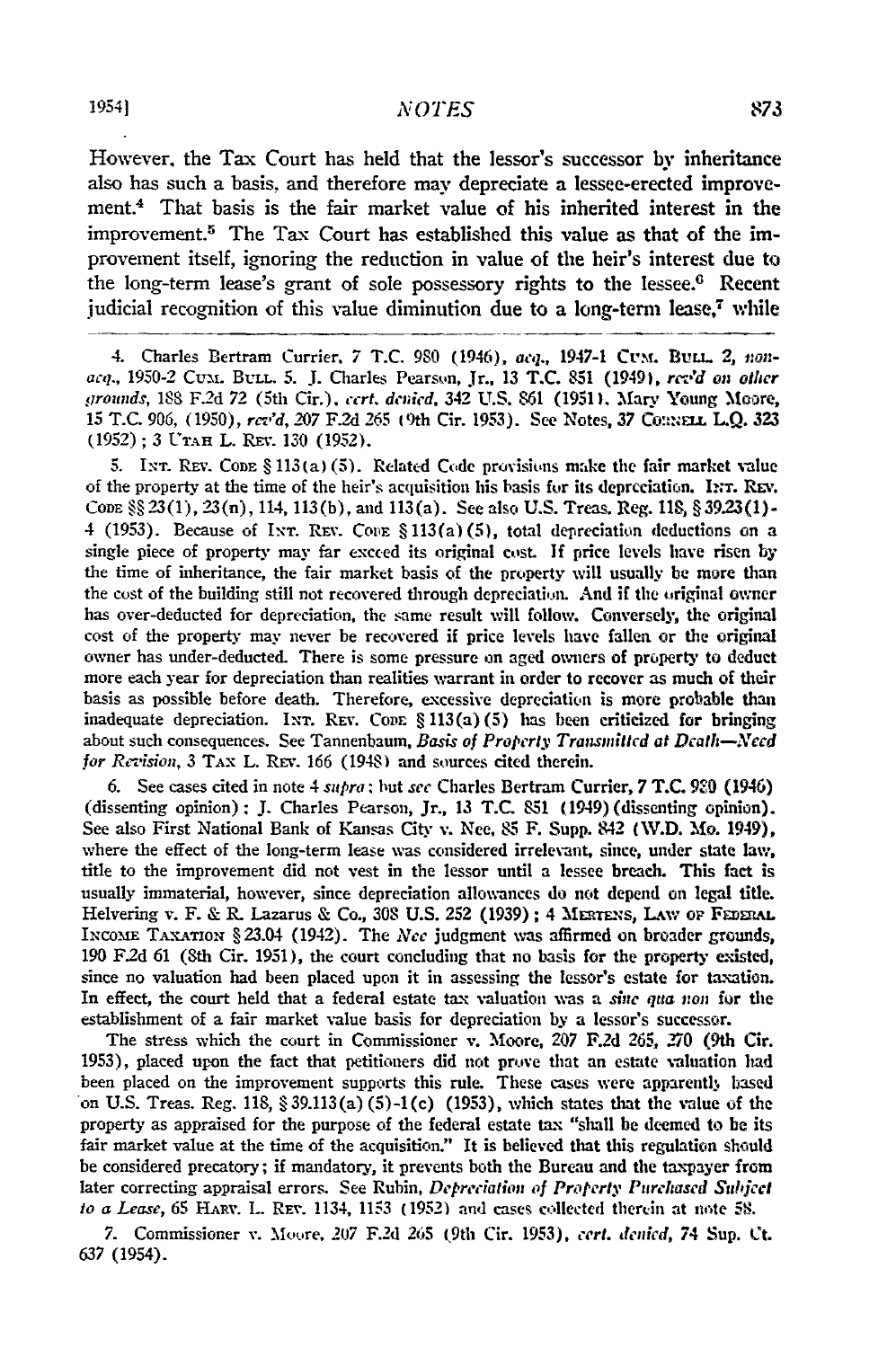imperiling the Tax Court doctrine, may give support to the hitherto untested argument that depreciation be allowed the lessor or his successor by inheritance or purchase on the value of the improvement as an asset securing lease performance.<sup>8</sup> Such value, if any, stems from the lessee's desire to avoid breach because its consequence is forfeiture of possessory rights in the improvement. <sup>9</sup>

The Ninth Circuit, in *Commissioner v. Moore*,<sup>10</sup> recently overruled the Tax Court doctrine, basing its holding on the effect of a long-term lease upon a successor's interest in a lessee-erected improvement.<sup>11</sup> Taxpayer inherited a lessor's title to a leasehold and to a lessee-erected improvement with an estimated life shorter than the lease term. She claimed depreciation deductions on her inherited share in the structure. She also requested depreciation deductions on the value of the difference between the rents required by the lease and the allegedly lower rents the lot would command at market rates prevailing at the lessor's death. 12 While allowing this second claim, the Court denied the first by distinguishing between the improvement, which is clearly depreciable, and the taxpayer's interest in the improvement, which was viewed as merely her right to possess it at the end of the term.<sup>13</sup> This interest, it was held, did not meet any of the three Code requirements for depreciation deductions.14 The Court reasoned first that the taxpayer's interest lacked a basis. It had no fair market value because presumably it would not entitle her to possess the structure until it was worthless.<sup>15</sup> Secondly, the Court declared that such a possessory right is not subject to economic exhaustion.<sup>16</sup> Finally, the Court stated that the taxpayer did not hold her interest to produce in $come<sup>17</sup>$  since the lease gave her a constant rental income regardless of the improvement's existence.<sup>18</sup>

14. **INT. REV. CODE** §§23(l), 23(n). Section 23(1) permits depreciation deductions on property which is subject to wear and tear, exhaustion, or obsolescence *and* which *is* used in the taxpayer's trade or business or held for the production of income. Section  $23(n)$  limits total deductions to the taxpayer's basis. A taxpayer must meet all three requirements before he is allowed deductions.

**15.** Commissioner v. Moore, **207 F.2d 265, 271** (9th Cir. 1953).

**16.** *Id.* at **269.**

**17.** *Id.* at 271. See **INT. REv. CODE** §23(1) (2).

The conclusion that such a taxpayer does not hold the property directly for the production of income for himself, and hence does not comply with § 23(1) *(2)* was first enunciated in First National Bank of Kansas City v. Nee, 190 F.2d 61 (8th Cir. 1951). This principle is questionable because depreciation deductions may also be taken under **§** 23(1) (1) on property used in trade or business. And under the broad judicial interpretation given the term "trade or business," the petitioner was clearly in the real estate business and the property was used in that business. See, *e.g.,* Fackler v. Commissioner,

<sup>8.</sup> See text beginning at note 19 *infra.*

<sup>9.</sup> See text at note 20 *infra.*

<sup>10. 207</sup> F.2d 265 (9th Cir. 1953), *reversing* Mary Young Moore, 15 T.C. 906 (1950).

<sup>11.</sup> Commissioner v. Moore, 207 F.2d 265, 268 (9th Cir. 1953).

<sup>12.</sup> *Id.* at 273.

<sup>13.</sup> *Id.* at 268.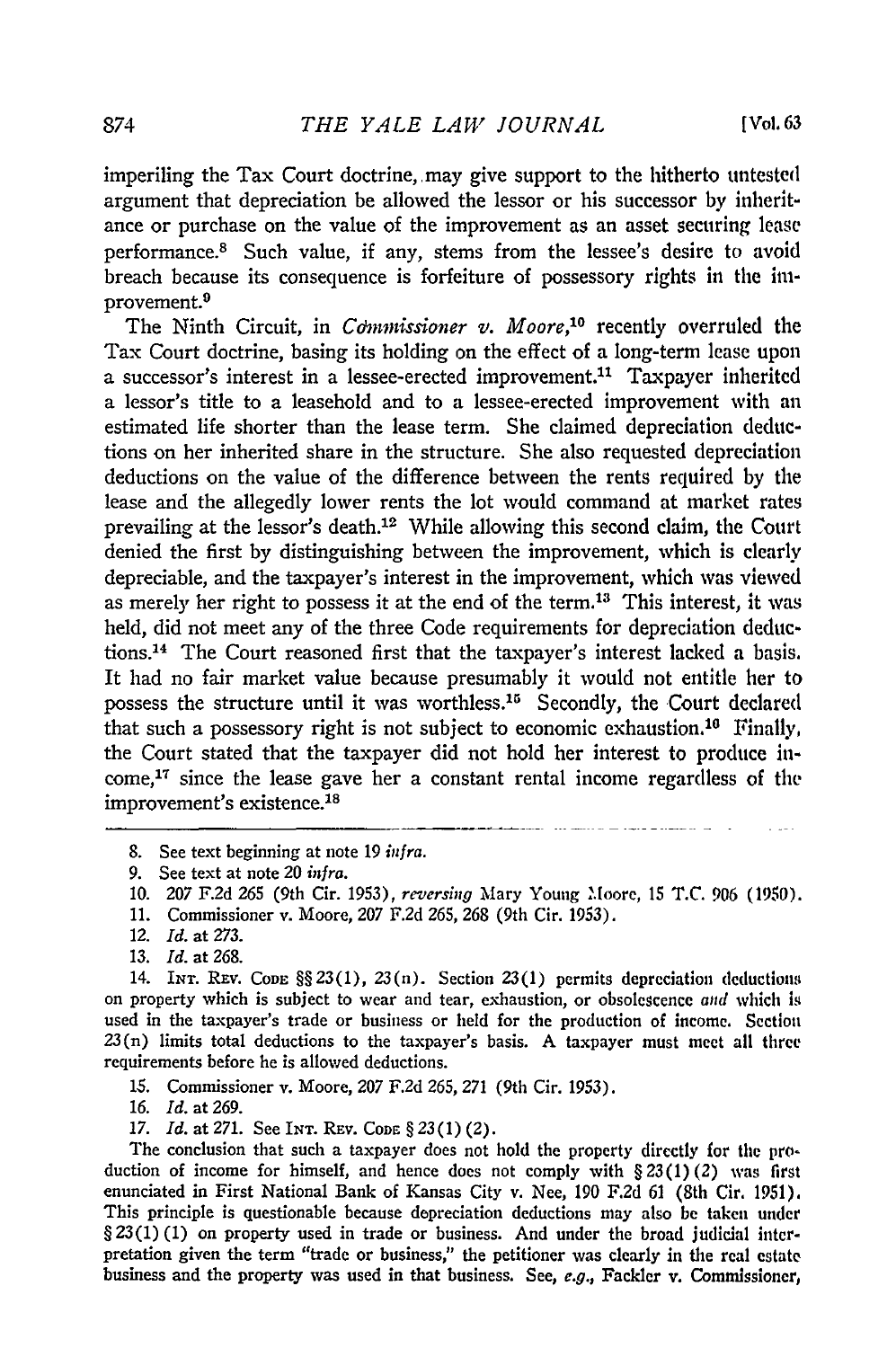While the Court rightly denied petitioner's claim to depreciate her share in the building as if unencumbered by the lease, its view of her interest as solely the right of future possession is unrealistic. The fair market value of a leasehold will vary with the potential buyer's estimate of the likelihood of lessee performance. Therefore a long-term leasehold providing for rentals at least equal to market rates **19** and under which the lessee has built a valuable structure subject to forfeiture on his material breach is generally more valuable than a leasehold without such a deterrent to non-performance.<sup>20</sup> This

133 F.2d **509** (6th Cir. 1943) ; Commissioner v. Boeing, **106** F.2d 305 (9th Cir.), *cert. denied,* 308 U.S. 619 (1939). And the court's belief that the property itself did not produce income for the petitioner does not require a finding that it was not used in his business. See, *e.g.,* Commissioner v. Dougherty Co., 159 F.2d 269 (4th'Cir. 1946); Wittredge v. Commissioner, 88 F.2d 632 (2d Cir. 1937).

18. While *Moore* dealt only with a lessee-erected improvement in the hands of the lessor's successor, the rationale of its holding would deny depreciation deductions to both a lessor and his successor on lessor-erected improvements. The interest of both lessor and successor in the building—the right to possess it at the expiration of the lease—is not subject to exhaustion during the term. And, unless the lease guarantees the existence of the building, the right of the lessor and his successor to the rental income for the term will be unaffected **by** the destruction of the building; hence it is not held fur the prcductin of income. See note 17 *subra*. Furthermore, if the lease term is longer than the estimated life of the improvement, possessory rights are restricted so that the basis to the successur is zero. And even though the lessor does have a basis-the cost of the building-his failure to meet the exhaustibility requirement will bar the deduction.

However, both parties may be able to recover at least part of the cost of a lessorerected building in another manner. The lessor could amortize this cost over the lease term as a capital expenditure involved in obtaining the leasehold. And the successor could take depreciation deductions on part of the value of the leasehold. For he has inherited a leasehold the rents of which are based **on** the value **of** buth the land and the improvement at the time of leasing. When the term expires the building will be worthless and the rents will fall to an amount based on the value of the land alone. Thus the p<sub>2</sub>rtion of the leasehold's value attributable to the rents derived from the improvement is subject to exhaustion. The leasehold has a basis under INT. REV. Cone § 113(a) (5), a limited life, and is held for the production of income to the successor. Thercfore, depreciation deductions should be allowed on the exhaustible value of the leasehold.

While the above analysis runs counter to the present case law, see cases cited note 2 *supra* and in the last paragraph of note 3 *sn pra,* it is believed that this approach is not only theoretically sound but that it also leads to more equitable results. For under these circumstances it is the value of the leasehold which provides income to lessor and successor. The value of the building itself has no economic effect on either party.

19. The improvement generally will have a security value even if the lease rents are the current market rents; for a breach may cause the lessor both litigation and renovation costs, and will probably cause him to expend money in obtaining a new lessee. And if the lease rents are higher than the market, a breach will further cost the lessor the difference between the lease rents and the lower market rents he will receive from the new lessee.

20. See McMICHAEL, LEASES: PERCENTAGE, SHORT AND LONG TERM 159 (4th ed. 1947).

The leasehold will be more valuable to the lessor or his successor regardless of who, other than the lessee, owns the right to possess the building on forfeiture, fur it is the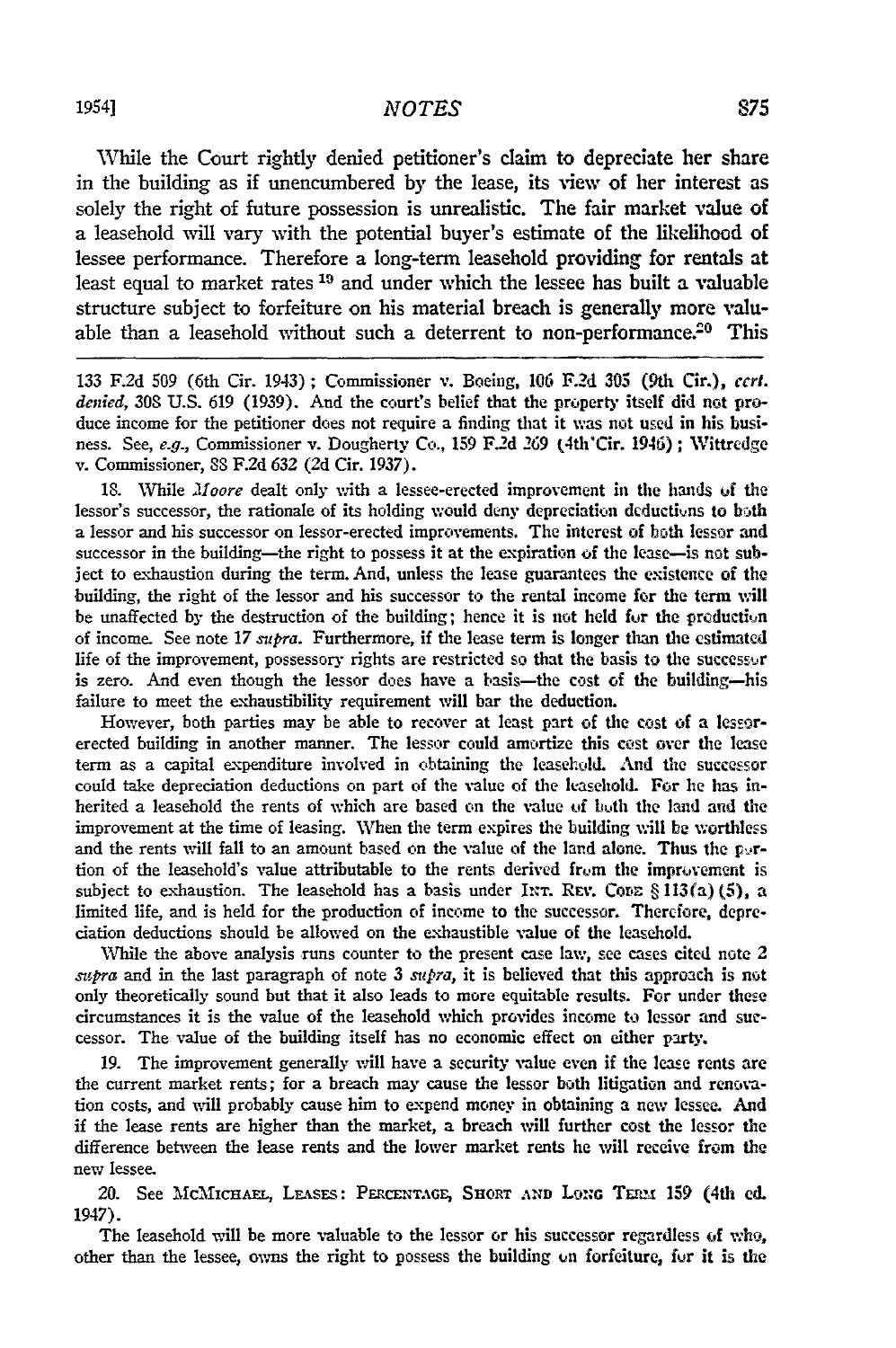difference in value must be attributed to the presence of the improvement as a security. In this role, the improvement may have a substantial fair market value and hence a tax basis for the lessor's successor by inheritance.<sup>21</sup> And a leasehold purchaser may have a basis if part of his cost can be properly allocated to the security.<sup>22</sup> Furthermore, if a portion of the security value is taxed to the lessor as ordinary income received in lieu of rent, he may also have a cost basis.<sup>23</sup>

Not only does the security value of the improvement usually meet the Code's requirement of a basis for depreciation, $24$  but it may also fulfill the prerequisite of being subject to exhaustion over a limited period if the improvement's life is shorter than the lease term.<sup>25</sup> As the worth of the building declines through deterioration, the tenant has less to lose by a material breach; hence the building has a reduced security value to the lessor or his successor. But at the same time the total expected future rental under the lease also decreases, and the landlord needs less security. If the building and the lease both have the same life, the building's worth and the amount of future lease rents will

potential loss of the building that deters the lessee from breaching. If, however, the lessee has an excellent financial rating, a good business reputation, and a business with good prospects, the value of the leasehold will not change substantially if he further provides an improvement as security. But in most situations involving long-term leases such factors are likely to be highly unpredictable. In such cases the security does add value to the leasehold.

21. The basis of a successor by purchase is the cost of the property. **INT.** REv. CoDm § 113(a).

22. See note 3 supra.

23. Before 1942, the value of a lessee-erected building was taxed to the lessor when it was received by him on lease termination. Helvering v. Bruun, 309 U.S. 461 (1940). But the lessor was permitted to apportion such income over the lease term. See id. at 464-6; U.S. Treas. Reg. 118, §39.113(c)-i (1953). In 1942 Congress enacted INr. Ruv. CODE  $\S 22(b)(11)$ , which excludes such gain from gross taxable income unless it is considered part of the rent. I.T. 4009, 1950-1 **Cum.** BuLL. 13. This may indicate a general congressional intent to tax all gains derived from lessee-erected improvements and taking the place of rent. Therefore a lessor who takes less rent on the stipulation that the tenant erect an improvement which, although its life is shorter than the term, adds security value to the leasehold, may be taxed on the amount of rent reduction. If the security value is not construed as rent, it will probably be considered unrealized appreciation and not taxed to the lessor. See Roehner, *Realization: Administrative Convenience or Constitutional Requirerient?,* 8 TAx L. Rxv. 173 (1.953). But see Bittker, *Charitable Gilts of Income and the Internal Revenue Code: Another View,* 65 HARv. L. REv. 1375 (1952).

If the amount of rent reduction is taxed to the lessor, it may provide him with a cost basis for depreciation of the security. A lessor may have a basis for a lessee-erected building received by him upon lease termination. This basis is the amount he reported as income derived from the future -receipt of the building. See INT. REv. **CODE** § 113(c) **;** U.S. Treas. Reg. 118, §39.113(c)-1. (1953). The determining factor in a lessor's acquisition **of** a basis, therefore, has apparently been his reporting the value received from a lesseeerected building as taxable income.

24. **INr.** Ray. **CODE** §23(n).

25. INT. Rrv. **CODE** §23(1); U.S. Treas. Reg. 118, § 39.23(1)-1 (1953).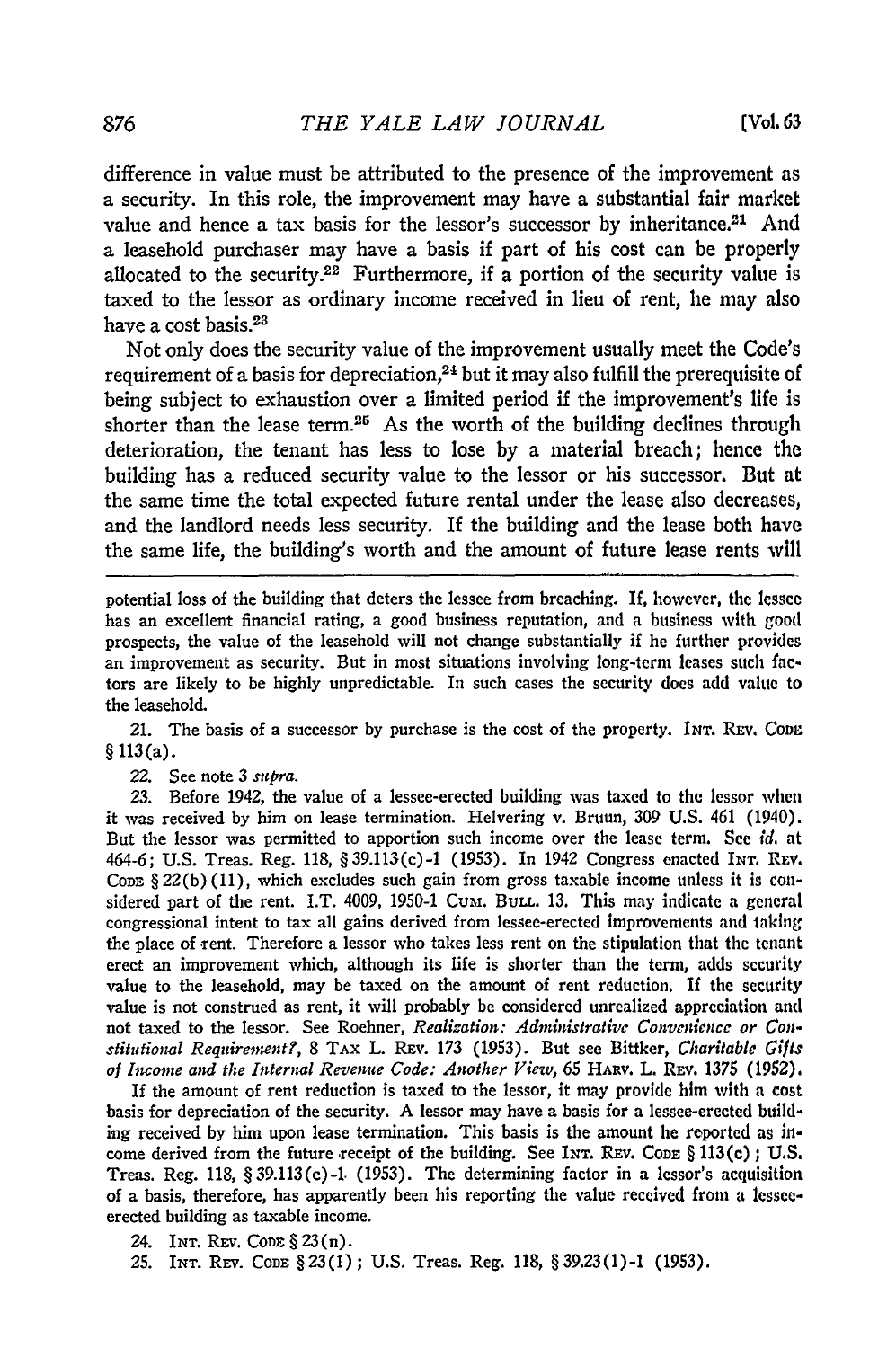### *NOTES*

decline at approximately the same rate. $26$  Thus a constant ratio of security value to value secured is maintained, and the landlord's economic position remains unchanged. If, however, the lease will outlive the improvement, the improvement's worth will diminish faster than the value of the future rental, and the lessor or his successor will have proportionately less security each year for the value of the future rental he wishes secured.<sup>27</sup> Since the structure will be worthless before the term ends, its security value is subject to exhaustion over the improvement's life.

Finally, the security satisfies the Code's third requirement that the asset be "held for the production of income" or be "used in the trade or business." $29$ The landlord holds the security to produce income, inasmuch as its sole function is to cause the lessee to pay the rent. Moreover, it is clearly used in his "trade or business" under the broad meaning judicially given these terms.<sup>29</sup>

The only substantial barrier to allowing depreciation deductions on the improvement's security value is the "incident-to-fee" test. $30$  Under this doctrine, the value of a subsidiary interest in property, such as a leasehold, is considered to be part of the overall value of fee simple ownership. Therefore, since the value of fee ownership is non-depreciable, the inferior interests cannot be depreciated either.<sup>31</sup> Applying this rule, courts have refused to allow a purchaser of land subject to a lease providing for rentals higher than the current market rate to depreciate that portion of the purchase price specifically attributable to this premium feature of the leasehold.32 Thus, this test does not recognize that interests in land may have a value distinct from the value of the

26. For example, assume that initially the improvement is worth \$10,000 as security for total future rentals of **\$1,000,000.** When one-half of the lease term has expired, the security will have depreciated, presumably on a straight-line decline, to \$5,000, but the total future rentals that it secures also will have been reduced **by** half.

*27.* For example, assume that initially the improvement is worth **\$10,000** as security for total future rentals of **\$1,000,000.** The lease term is **100** years and the life of the improvement is **50** years. At the beginning of the term, the ratio of security to **total** future rentals is **1:100;** at the end of **25** years, the ratio will have fallen, security-wise, to **1:150;** and at the end of **50** years there will be no security.

*28.* **INT. REv. CoDE §§23(l)** (2), **23(1) (1);** see note *17supra.*

**29.** See note **17** *supra.*

**30.** See, e.g., Martha **R.** Peters, 4 **T.C. 1236** (1945) **;** Milton **I-.** Friend, 40 B.T.A. *76S* **(1939),** *aff'd on other grounds,* **119 F2d 959** (7th Cir.), *cert. dcnicd,* 314 **U.S.** 673 (1941). The test first appeared in tax law in William Robert Farmer, 1 B.T.A. **711 (1925).** For criticism of the doctrine, see Rubin, *Depreciation of Properly Parchascd Subject to a Lease,* **65** HARV. L. **REv.** 1134 **(1952).**

**31.** The "incident-to-fee" test is usually enunciated in property law terminology. *E.g.,* "In a fee simple title all lesser estates, rights, titles and interests merge." Milton H. Friend, 40 B.T.A. 76S, 771 (1939). Rubin, *supra* note **30,** at 1139 n.23, criticizes the arbitrary application of the rule. While no broad description of the rule can account logically for the exceptions made to it, it is believed that interpreting the rule in terms of value rather than of property interests is more understandable.

**32.** Mary Young Moore, **15** T.C. **906 (1950),** *rev'd,* 207 **F.2d** 265 (9th Cir. 1953). Accord, The Annex Corp., P-H 1943 TC MEM. Dec. [43,256 (1943).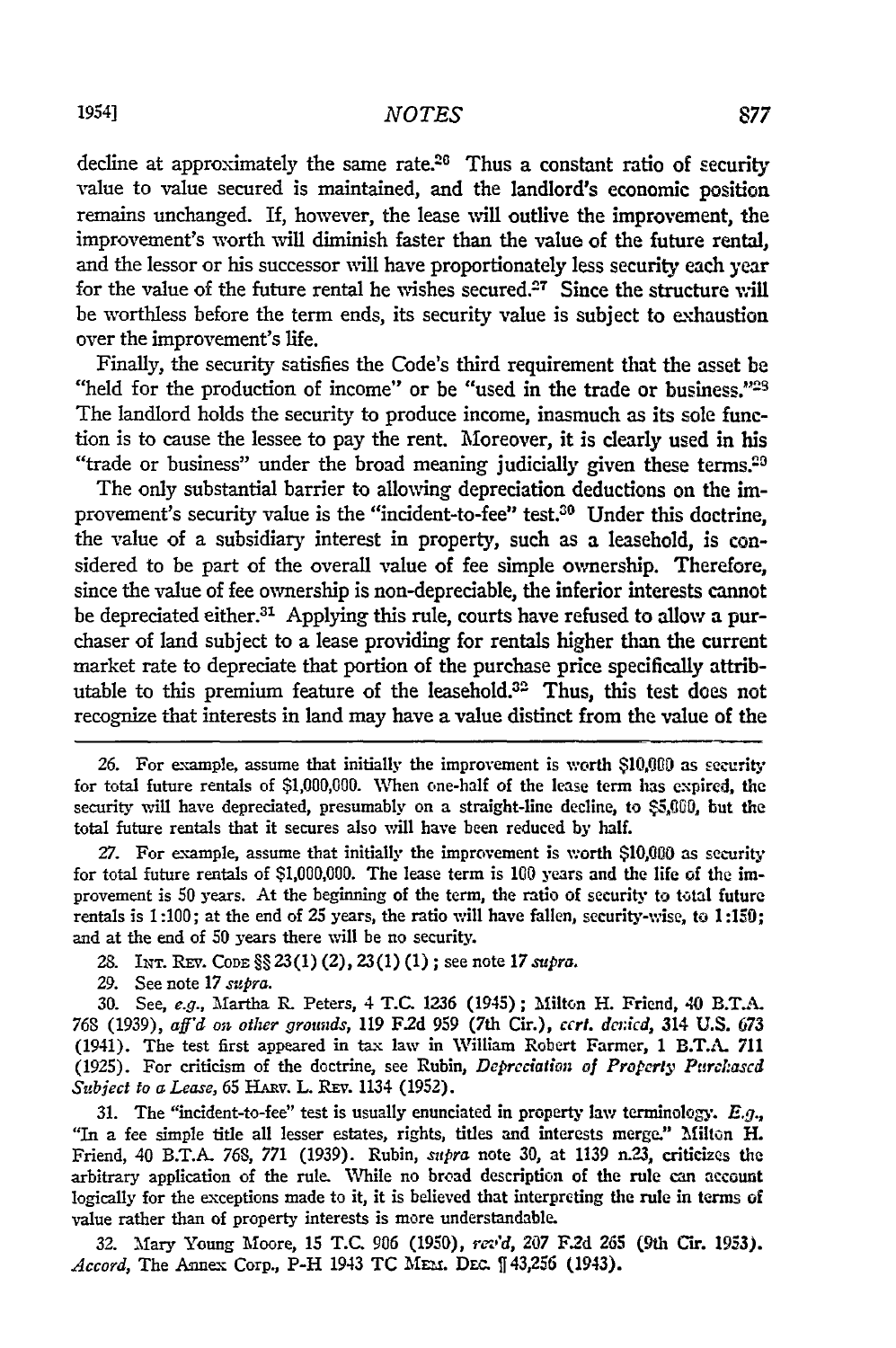fee title itself.33 And if a leasehold cannot be depreciated, neither can an improvement as security, since its value is simply included in the value of the leasehold. The *Moore* decision, in allowing the taxpayer to depreciate the premium rental value of her leasehold, discarded the "incident-to-fee" test.<sup>34</sup> The demise of this doctrine should enable a lessor or his successor to depreciate the security value of a lessee-erected improvement under a long-term lease.35

The *Moore* holding may also have important estate tax consequences. Under the Code, a lessor's gross estate is appraised at its fair market value.<sup>36</sup> To date, the Bureau has valued the lessor's interest in a lessee-erected improvement subject to a long-term lease as if it were unencumbered by such a restriction.<sup>37</sup> Moore, however, decided that the fair market value of such a holding is zero. 38 Even though the *Moore* finding pertained to depreciation basis under the Code's income tax provisions,<sup>89</sup> the fair market value of an asset should not vary with the application of different Code titles. 40 If the *Moore* determination is correct, therefore, no estate tax value should be attributed to

33. See Rubin,  $\text{supra}$  note 30, at 1136-7.

34. See 67 HARV. L. REV. 894 (1954) for a critical view of the holding on premium rentals.

35. The fact that the fair market value of the security may often be difficult to prove should not prevent the courts from allowing the taxpayer an opportunity to make the claim. Speculative evidence has often been relied upon in assessing value for tax purposes. See, e.g., Plymouth Coal Mining Co., 3 B.T.A. 1023 (1926); Clark & **Co.,** 4 B.T.A. **356** (1926).

The security value of the improvement might be proved by a two-step computation based on the testimony of expert appraisers. First, the difference would be determined between fair market value of the leasehold and the fair market value of another leasehold of the same term covering substantially identical but unimproved land. This difference may be attributed not only to the security value of the improvement, but also to the price a speculator might pay for the right to possess the building on a lessee breach. Therefore the value of this latter right should be deducted from the difference in value of the two leaseholds to give the value of the security.

It might be argued that an allowance of depreciation deductions on the building as security will amount to double depreciation on the same asset by both the lessor or his successor and the lessee, with a resulting over-depreciation of the building. **See** Note, 37 **CORNELL** L.Q. 323 (1952) ; Commissioner v. Moore, *207* F.2d 265 (9th Cir. 1953). This contention is unsound, however, for depreciation is being taken on two assets, each with a different basis. And total deductions by both parties will not exceed the total of the two bases.

36. INT. Rxv. **CODE** § 811; U.S. Treas. Reg. 105, § 81.10 (1942).

37. See Charles Bertram Currier, 7 T.C. 980 (1946) and Mary Young Moore, 15 T.C. 906 (1950). In both these cases, the Tax Court accepted petitioners' allegation that such an estate tax valuation had been placed on the lease-encumbered property. And the argument of the court in .reversing the latter case, Commissioner v. Moore, *207* F.2d 265 (9th Cir. 1953), proved at most that petitioners had not sustained the burden of proof.

38. *Id.* at 269-71.

39. INT. Rxv. **CoDE** § 113(a) (5).

40. There is no complete interrelationship between the various chapters of the Code. Hence the same word or phrase may be interpreted quite differently in different parts of